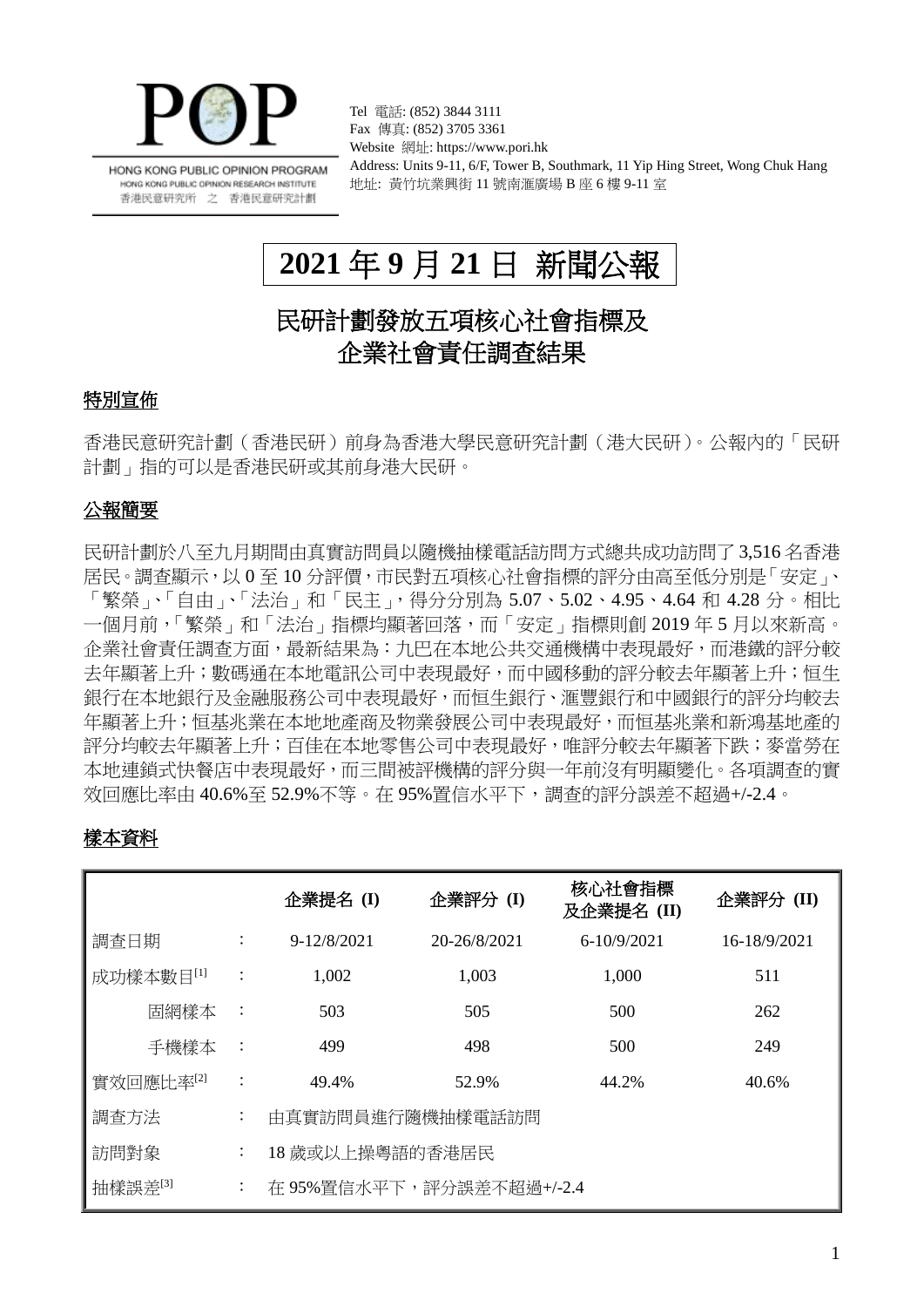| 加權方法 | 按照政府統計處提供的統計數字以「反覆多重加權法」作出調整。全港人口     |
|------|---------------------------------------|
|      | 年齡及性別分佈統計數字來自 《二零二零年年中人口數字》,而教育程度 ( 最 |
|      | 高就讀程度)及經濟活動身分統計數字則來自《香港的女性及男性 - 主要統   |
|      | 計數字》 ( 2020 年版 )。                     |

[1] 數字為調查的總樣本數目,個別題目則可能只涉及次樣本。有關數字請參閱下列數表內列出的樣本數目。

[2] 民研計劃在 2018 年 7 月調整實效回應比率的計算方法,因此改變前後的回應比率不能直接比較。

[3] 此公報中所有誤差數字均以 95%置信水平計算。95%置信水平,是指倘若以不同隨機樣本重複進行有關調查 100 次,則 95 次各自計算出的誤差範圍會包含人口真實數字。由於調查數字涉及抽樣誤差,傳媒引用百分比 數字時,應避免使用小數點,在引用評分數字時,則可以使用一個小數點。

### 核心社會指標

以下是五項核心社會指標的最新數字:

| 調査日期 | $3 - 7/5/2021$ | $7 - 10/6/21$ | $30/6 - 8/7/21$ | $9 - 12/8/21$ | $6 - 10/9/21$    | 最新變化          |
|------|----------------|---------------|-----------------|---------------|------------------|---------------|
| 樣本數目 | $605 - 610$    | 602-607       | 595-606         | 635-666       | 593-605          |               |
| 回應比率 | 55.5%          | 55.1%         | 46.4%           | 49.4%         | 44.2%            | --            |
| 最新結果 | 結果             | 結果            | 結果              | 結果            | 結果及誤差            | $- -$         |
| 安定指標 | $4.42^{[4]}$   | $4.80^{[4]}$  | 4.76            | 4.99          | $5.07 + (-0.24)$ | $+0.08$       |
| 繁榮指標 | $4.41^{[4]}$   | $4.83^{[4]}$  | 4.94            | $5.52^{[4]}$  | $5.02 + (-0.19)$ | $-0.50^{[4]}$ |
| 自由指標 | 4.56           | 4.77          | 4.56            | $5.11^{[4]}$  | $4.95 + (-0.26)$ | $-0.16$       |
| 法治指標 | $4.01^{[4]}$   | $4.39^{[4]}$  | 4.48            | $5.06^{[4]}$  | $4.64 + (-0.26)$ | $-0.42^{[4]}$ |
| 民主指標 | 3.56           | 3.82          | 4.04            | 4.02          | $4.28 + (-0.26)$ | $+0.26$       |

[4] 該數字與上次調查結果的差異超過在 95%置信水平的抽樣誤差,表示有關變化在統計學上表面成立。不過,變 化在統計學上成立與否,並不等同有關變化是否有實際用途或意義,而不同調查的加權方法亦可能有所不同。

以 0 至 10 分評價,市民對五項核心社會指標的評分由高至低分別是「安定」、「繁榮」、「自由」、 「法治」和「民主」,得分分別為 5.07、5.02、4.95、4.64 和 4.28 分。相比一個月前,「繁榮」 和「法治」指標均顯著回落,而「安定」指標則創 2019 年 5 月以來新高。

### 企業社會責任調查

企業社會責任調查目的為了解市民對不同商業機構的印象,從而鼓勵良心企業貢獻社會,並選 出最佳企業。有關調查共分為六個單元,分別為 1) 公共交通系列;2) 電訊系列;3) 銀行及 金融服務系列;4) 地產及物業發展系列;5) 零售系列及 6) 快餐店系列。

調查分為兩個階段,在第一階段提名調查,訪問員會要求被訪者在未經提示下說出最多五個他 們最熟悉的相關企業,首三個最多被訪者提及的企業,將進入第二階段調查。在第二階段評分 調查,訪問員會要求被訪者就入選企業的社會責任表現以 0 至 100 分進行個別評分,0 分代表 表現極差,100 分代表表現極佳,50 分代表一半半。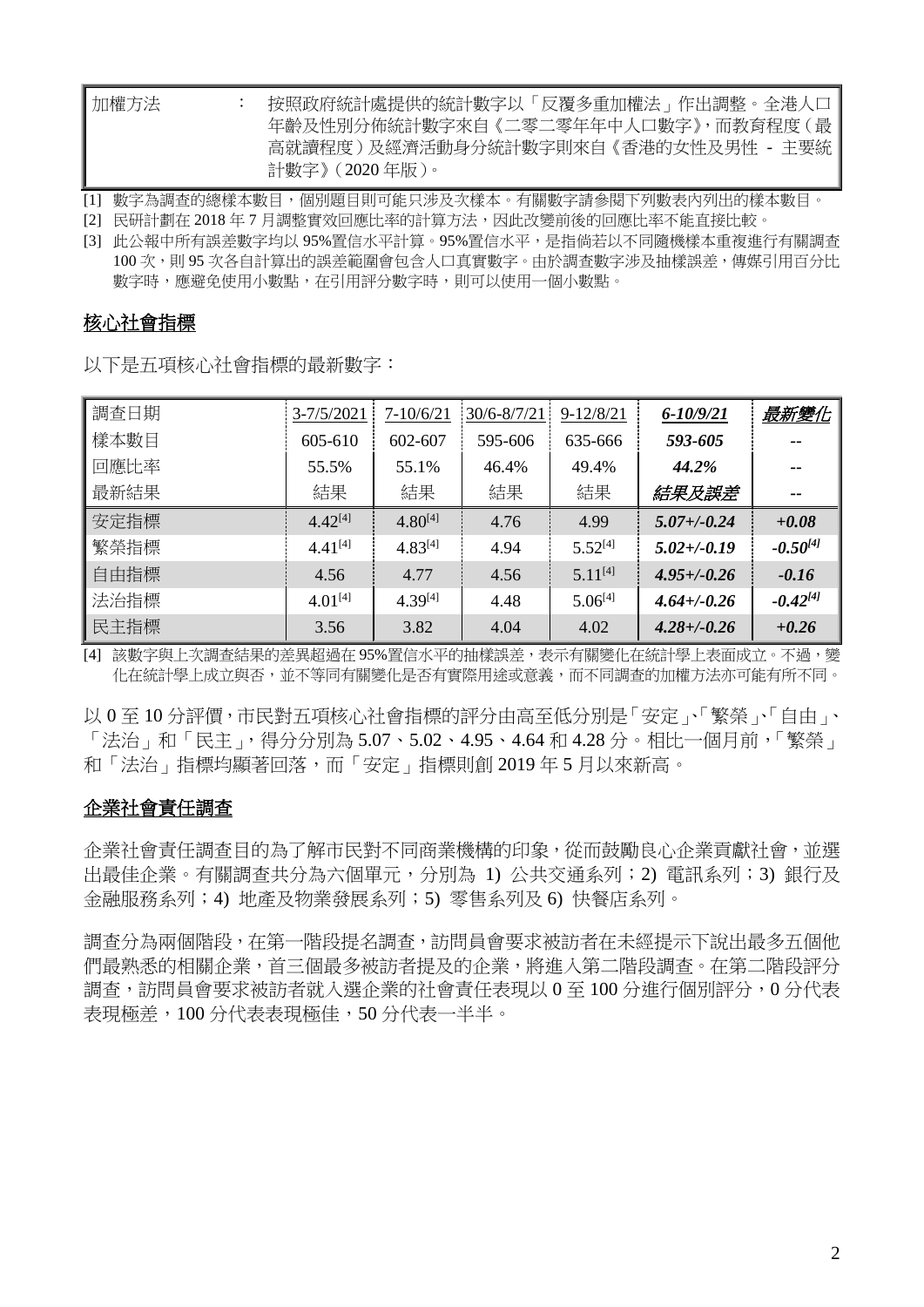## 公共交通機構

在提名調查中,最多被訪者提及的公共交通機構分別是九巴、港鐵及城巴。以下是相關企業的 最新評分:

| 調査日期 | 4/1/18       | $20 - 23/7/18$ | $5 - 6/8/19$ | $9 - 13/11/20$ | 20-26/8/21      | <u>最新變化</u>  |
|------|--------------|----------------|--------------|----------------|-----------------|--------------|
| 樣本數目 | 500          | 500            | 509          | 528            | 637             | --           |
| 回應比率 | 58.5%        | 50.8%          | 66.6%        | 63.9%          | 52.9%           | $- -$        |
| 最新結果 | 結果           | 結果             | 結果           | 結果             | 結果及誤差           | $- -$        |
| 九巴   | 63.8         | $59.7^{[5]}$   | $64.3^{[5]}$ | $61.6^{[5]}$   | $59.9 + (-1.4)$ | $-1.6$       |
| 城巴   | $60.0^{[5]}$ | 59.5           | $62.9^{[5]}$ | $57.8^{[5]}$   | $57.3 + (-1.4)$ | $-0.6$       |
| 港鐵   | $60.1^{[5]}$ | $56.2^{[5]}$   | $47.3^{[5]}$ | 46.5           | $54.4 + (-1.9)$ | $+8.0^{[5]}$ |

[5] 該數字與上次調查結果的差異超過在 95%置信水平的抽樣誤差,表示有關變化在統計學上表面成立。不過,變 化在統計學上成立與否,並不等同有關變化是否有實際用途或意義,而不同調查的加權方法亦可能有所不同。

最新調查顯示,在本地公共交通機構中,市民認為九巴的社會責任表現最好,得 59.9 分。而 城巴和港鐵則分別得 57.3 及 54.4 分,當中港鐵的評分較去年顯著上升。

### 電訊公司

在提名調查中,最多被訪者提及的電訊公司分別是中國移動、和記電訊及數碼通。以下是相關 企業的最新評分:

| 調査日期              | $5 - 6/2/18$ | $5 - 6/9/18$<br>18-20/9/18 | $5 - 6/8/19$ | $9-13/11/20$ | 20-26/8/21      | <u>最新變化</u>   |
|-------------------|--------------|----------------------------|--------------|--------------|-----------------|---------------|
| 樣本數目              | 505          | 511/1,002                  | 509          | 543          | 612             | --            |
| 回應比率              | 61.2%        | 51.3% / 55.6%              | 66.6%        | 63.9%        | 52.9%           |               |
| 最新結果              | 結果           | 結果                         | 結果           | 結果           | 結果及誤差           | $\sim$ $\sim$ |
| 數碼通<br>(SmarTone) | 51.1         | $54.2^{[6]}$               | 56.1         | $53.3^{[6]}$ | $54.9 + (-1.7)$ | $+1.6$        |
| 和記電訊 (「3」)        | $45.6^{[6]}$ |                            | 52.3         | 50.4         | $53.1 + (-1.8)$ | $+2.7$        |
| 中國移動              | $- -$        | 47.6                       | 48.0         | 44.4         | $51.5 + (-2.2)$ | $+7.1^{6}$    |
| 電訊盈科              | $51.7^{[6]}$ | 54.5[6][7]                 |              |              | --              |               |

[6] 該數字與上次調查結果的差異超過在 95%置信水平的抽樣誤差,表示有關變化在統計學上表面成立。不過,變 化在統計學上成立與否,並不等同有關變化是否有實際用途或意義,而不同調查的加權方法亦可能有所不同。

[7] 該數字與上次調查結果的差異超過在 95%置信水平的抽樣誤差,是由於加權方法改變。如果以舊有加權方法 處理數據,則差異並未超過抽樣誤差。

最新調查顯示,在本地電訊公司中,市民認為數碼通的社會責任表現最好,得 54.9 分。而和 記電訊和中國移動則分別得 53.1 及 51.5 分,當中中國移動的評分較去年顯著上升。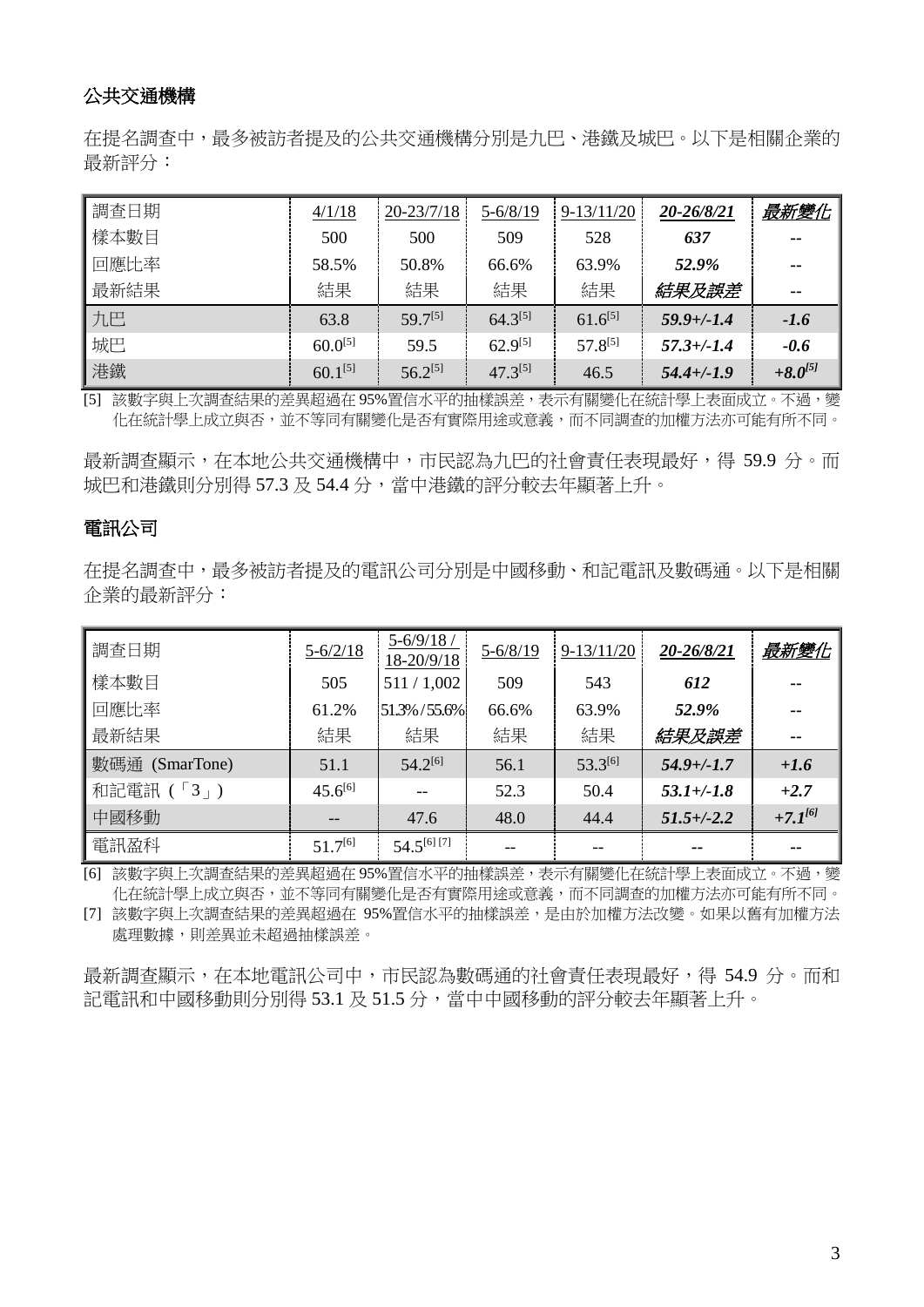### 銀行及金融服務公司

在提名調查中,最多被訪者提及的銀行及金融服務公司分別是滙豐銀行、中國銀行及恒生銀 行。以下是相關企業的最新評分:

| 調査日期 | $5 - 6/3/18$ | $15-19/11/18$ 19-20/8/19 |              | $9 - 13/11/20$ | 20-26/8/21      | 最新變化         |
|------|--------------|--------------------------|--------------|----------------|-----------------|--------------|
| 樣本數目 | 501          | 545                      | 513          | 581            | 597             | --           |
| 回應比率 | 57.7%        | 67.9%                    | 69.8%        | 63.9%          | 52.9%           | $- -$        |
| 最新結果 | 結果           | 結果                       | 結果           | 結果             | 結果及誤差           | --           |
| 恒生銀行 | 62.8         | 64.5                     | 63.1         | $56.5^{[8]}$   | $59.6 +/-1.8$   | $+3.1^{8}$   |
| 滙豐銀行 | 60.6         | 62.9                     | 58.9[8]      | $46.3^{[8]}$   | $52.9 + (-2.0)$ | $+6.6^{[8]}$ |
| 中國銀行 | 57.4         | 59.3                     | $48.1^{[8]}$ | 45.4           | $52.3 + (-2.2)$ | $+6.9^{[8]}$ |

[8] 該數字與上次調查結果的差異超過在 95%置信水平的抽樣誤差,表示有關變化在統計學上表面成立。不過,變 化在統計學上成立與否,並不等同有關變化是否有實際用途或意義,而不同調查的加權方法亦可能有所不同。

最新調查顯示,在本地銀行及金融服務公司中,市民認為恒生銀行的社會責任表現最好,得 59.6 分。而滙豐銀行和中國銀行則分別得 52.9 及 52.3 分。全部三間銀行的評分均較去年顯著 上升。

### 地產商及物業發展公司

在提名調查中,最多被訪者提及的地產商及物業發展公司分別是新鴻基地產、長江實業及恒基 兆業。以下是相關企業的最新評分:

| 調査日期  | 18-19/4/18   | 21-24/1/19 | 19-20/8/19   | $9-13/11/20$ | 16-18/9/21      | <u>最新變化</u>   |
|-------|--------------|------------|--------------|--------------|-----------------|---------------|
| 樣本數目  | 503          | 519        | 513          | 564          | 511             | --            |
| 回應比率  | 56.7%        | 59.0%      | 69.8%        | 63.9%        | 40.6%           | --            |
| 最新結果  | 結果           | 結果         | 結果           | 結果           | 結果及誤差           | $\sim$ $\sim$ |
| 恒基兆業  | 50.7         | 48.8       | 49.2         | 48.1         | $53.4 + (-2.3)$ | $+5.3^{[9]}$  |
| 長江實業  | 50.3         | 47.9       | $51.2^{[9]}$ | 53.5         | $52.9 + (-2.4)$ | $-0.7$        |
| 新鴻基地產 | $48.4^{[9]}$ | 49.6       | 47.6         | 45.1         | $51.5 + (-2.3)$ | $+6.4^{[9]}$  |

[9] 該數字與上次調查結果的差異超過在 95%置信水平的抽樣誤差,表示有關變化在統計學上表面成立。不過,變 化在統計學上成立與否,並不等同有關變化是否有實際用途或意義,而不同調查的加權方法亦可能有所不同。

最新調查顯示,在本地地產商及物業發展公司中,市民認為恒基兆業的社會責任表現最好,得 53.4 分。而長江實業和新鴻基地產則分別得 52.9 及 51.5 分。恒基兆業和新鴻基地產的評分均 較去年顯著上升。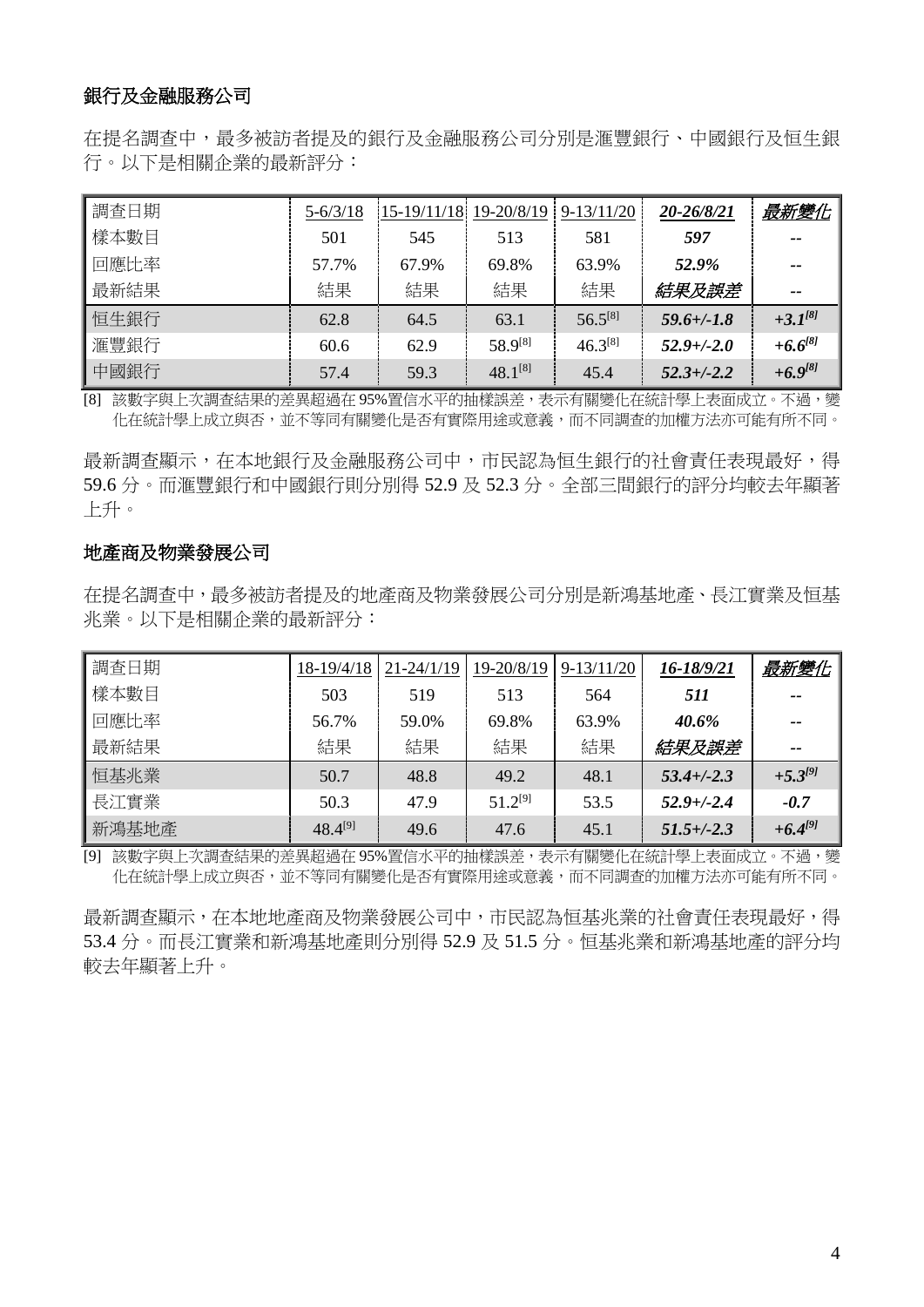## 零售公司

在提名調查中,最多被訪者提及的零售公司分別是百佳、惠康及 7-11。以下是相關企業的最新 評分:

| 調查日期     | $8-9/5/18$ | 14-19/3/19 | 19-20/8/19 | $9-13/11/20$  | 16-18/9/21      | 最新變化          |
|----------|------------|------------|------------|---------------|-----------------|---------------|
| 樣本數目     | 511        | 565        | 513        | 524           | 511             | $- -$         |
| 回應比率     | 60.7%      | 73.1%      | 69.8%      | 63.9%         | 40.6%           | $- -$         |
| 最新結果     | 結果         | 結果         | 結果         | 結果            | 結果及誤差           | $- -$         |
| 百佳       | 55.8       | 53.8       | 54.7       | 57.1          | $52.4 + (-2.2)$ | $-4.7^{[10]}$ |
| 惠康       | 57.0       | 55.7       | 56.9       | $53.0^{[10]}$ | $51.7 + (-2.1)$ | $-1.4$        |
| $7 - 11$ | 57.7       | 55.9       | 57.8       | $52.4^{[10]}$ | $50.5 + (-2.0)$ | $-1.9$        |

[10] 該數字與上次調查結果的差異超過在 95%置信水平的抽樣誤差,表示有關變化在統計學上表面成立。不過,變 化在統計學上成立與否,並不等同有關變化是否有實際用途或意義,而不同調查的加權方法亦可能有所不同。

最新調查顯示,在本地零售公司中,市民認為百佳的社會責任表現最好,得 52.4 分,唯評分 較去年顯著下跌。而惠康和 7-11 則分別得 51.7 及 50.5 分。

### 連鎖式快餐店

在提名調查中,最多被訪者提及的連鎖式快餐店分別是大家樂、大快活及麥當勞。以下是相關 企業的最新評分:

| 調査日期 | $6 - 7/6/18$  | $20 - 23/5/19$ | $19 - 20/8/19$ | $9 - 13/11/20$ | 16-18/9/21      | 最新變化   |
|------|---------------|----------------|----------------|----------------|-----------------|--------|
| 樣本數目 | 502           | 687            | 513            | 527            | 511             | $- -$  |
| 回應比率 | 56.0%         | 61.9%          | 69.8%          | 63.9%          | 40.6%           | $- -$  |
| 最新結果 | 結果            | 結果             | 結果             | 結果             | 結果及誤差           | $- -$  |
| 麥當勞  | $58.2^{[11]}$ | 56.8           | 56.8           | $52.8^{[11]}$  | $52.4 + (-2.1)$ | $-0.4$ |
| 大快活  | 57.1          | 55.9           | 56.4           | 54.8           | $52.3 + (-1.8)$ | $-2.4$ |
| 大家樂  | $57.3^{[11]}$ | $55.1^{[11]}$  | 55.6           | $50.8^{[11]}$  | $50.0 + (-2.1)$ | $-0.8$ |

[11] 該數字與上次調查結果的差異超過在 95%置信水平的抽樣誤差,表示有關變化在統計學上表面成立。不過,變 化在統計學上成立與否,並不等同有關變化是否有實際用途或意義,而不同調查的加權方法亦可能有所不同。

最新調查顯示,在本地連鎖式快餐店中,市民認為麥當勞的社會責任表現最好,得 52.4 分。 而大快活和大家樂則分別得 52.3 及 50.0 分。

### 民意日誌

民研計劃於 2007 年開始與慧科訊業有限公司合作,由慧科訊業按照民研計劃設計的分析方 法,將每日大事記錄傳送至民研計劃,經民研計劃核實後成為「民意日誌」。

由於本新聞公報所涉及的部分調查項目,上次調查日期為 9-13/11/2020,而今次調查日期則為 20/8-18/9/2021,因此是次公報中的「民意日誌」項目便以上述日期為依歸,讓讀者作出比較。 以涵蓋率不下 25%本地報章每日頭條新聞和報社評論計,在上述期間發生的相關大事包括以下 事件,讀者可以自行判斷有關事件有否影響各項民調數字:

| 7/9/21 | 政府恢復<br>並將推出<br>來港易<br>計劃<br>「回港易」<br>計劃 |
|--------|------------------------------------------|
| 6/9/21 | 中央政府公布前海發展方案                             |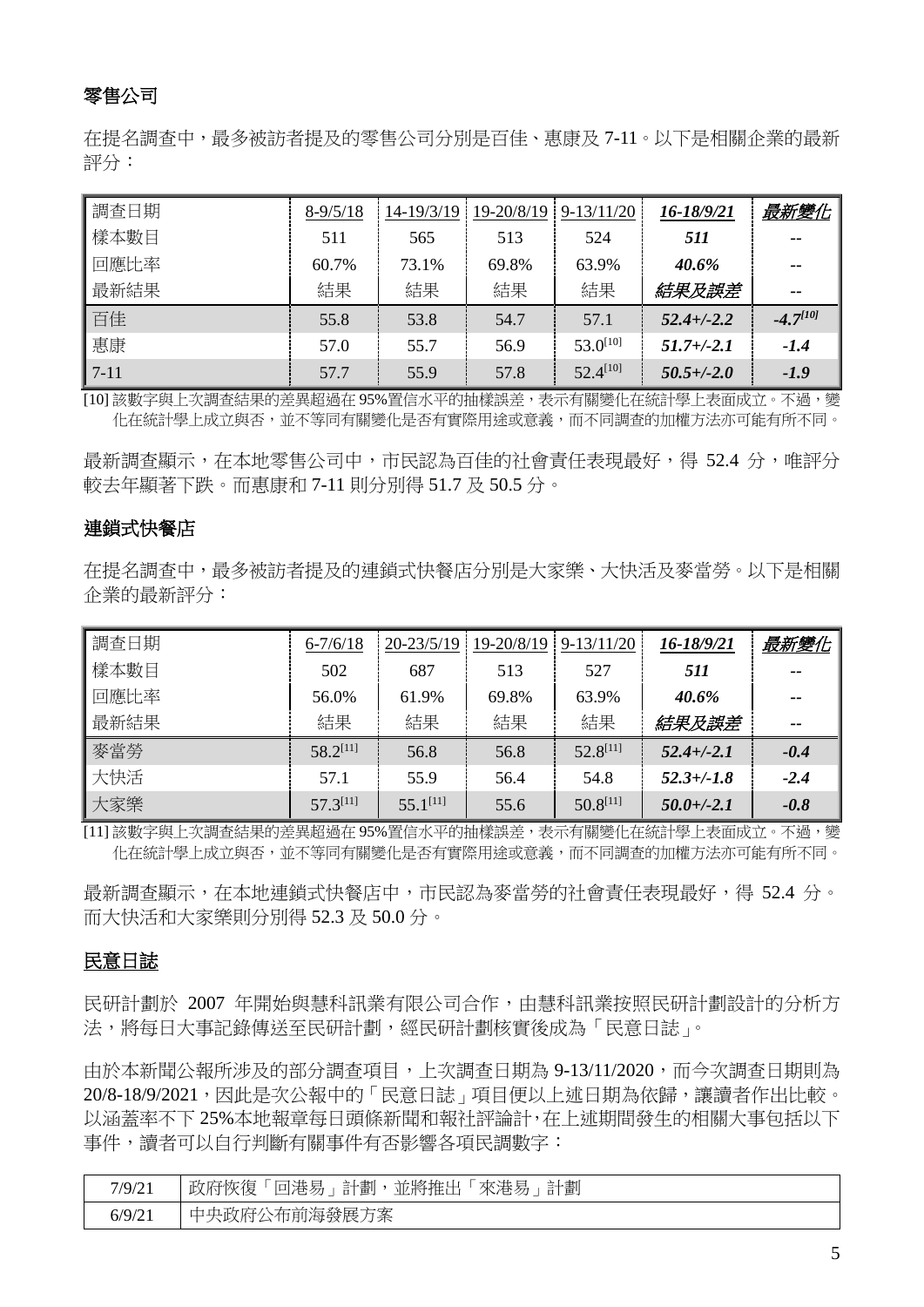| 31/8/21 | 政府提出修例,放寬引入非本地培訓醫生條件           |
|---------|--------------------------------|
| 29/8/21 | 政府或推行全民接種新冠疫苗                  |
| 26/8/21 | 立法會通過垃圾徵費條例草案                  |
| 24/8/21 | 政府提出進一步修訂《電影檢查條例》,禁止不利國家安全電影上映 |
| 23/8/21 | 中央政府官員向港府官員講解「十四五規劃」           |
| 18/8/21 | 警方以涉嫌宣揚恐怖主義拘捕4名港大學生會成員         |
| 17/8/21 | 機場貴賓室員工確診,政府收緊防疫措施             |
| 15/8/21 | 民間人權陣線宣布解散                     |
| 10/8/21 | 教協宣布即將解散                       |
| 17/6/21 | 警方以國安法拘捕蘋果日報高層並凍結公司資產          |
| 30/5/21 | 政府和商界推出措施鼓勵接種疫苗                |
| 21/5/21 | 部分大學和企業推出措施鼓勵接種疫苗              |
| 14/5/21 | 政府引用國安法凍結黎智英私人財產               |
| 11/4/21 | 四款儲值支付工具將協助發放電子消費券             |

### 數據分析

調查顯示,以 0 至 10 分評價,市民對五項核心社會指標的評分由高至低分別是「安定」、「繁 榮」、「自由」、「法治」和「民主」,得分分別為 5.07、5.02、4.95、4.64 和 4.28 分。相比一個 月前,「繁榮」和「法治」指標均顯著回落,而「安定」指標則創 2019 年 5 月以來新高。

企業社會責任調查方面,最新結果為:九巴在本地公共交通機構中表現最好,而港鐵的評分較 去年顯著上升;數碼通在本地電訊公司中表現最好,而中國移動的評分較去年顯著上升;恒生 銀行在本地銀行及金融服務公司中表現最好,而恒生銀行、滙豐銀行和中國銀行的評分均較去 年顯著上升;恒基兆業在本地地產商及物業發展公司中表現最好,而恒基兆業和新鴻基地產的 評分均較去年顯著上升;百佳在本地零售公司中表現最好,唯評分較去年顯著下跌;麥當勞在 本地連鎖式快餐店中表現最好,而三間被評機構的評分與一年前沒有明顯變化。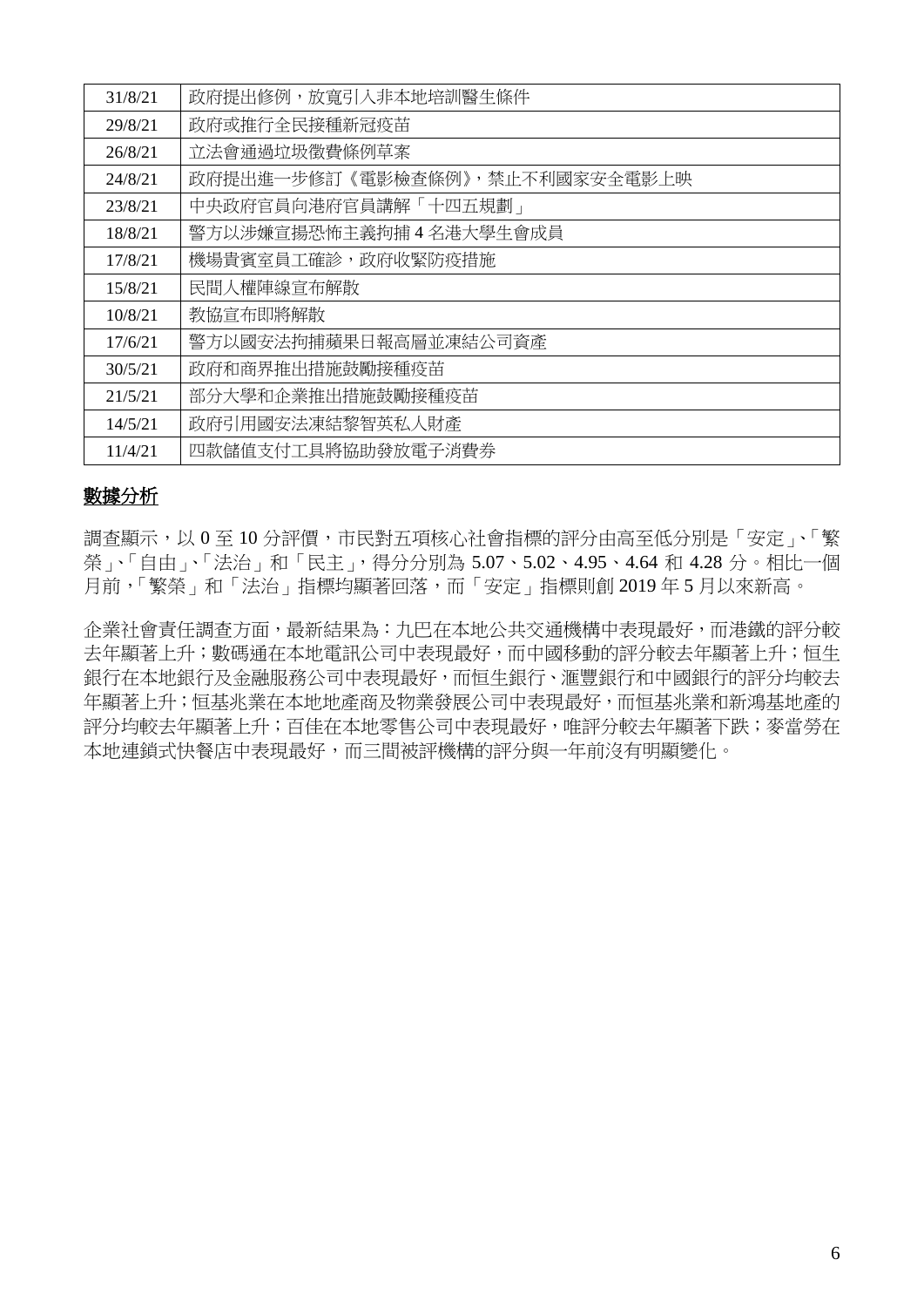

HONG KONG PUBLIC OPINION PROGRAM HONG KONG PUBLIC OPINION RESEARCH INSTITUTE 香港民意研究所 之 香港民意研究計劃

Tel 電話: (852) 3844 3111 Fax 傳真: (852) 3705 3361 Website 網址: https://www.pori.hk Address: Units 9-11, 6/F, Tower B, Southmark, 11 Yip Hing Street, Wong Chuk Hang 地址: 黃竹坑業興街 11 號南滙廣場 B 座 6 樓 9-11 室

# **Press Release on September 21, 2021**

# **POP releases five core social indicators and results of corporate social responsibility survey**

### **Special Announcement**

The predecessor of Hong Kong Public Opinion Program (HKPOP) was The Public Opinion Programme at The University of Hong Kong (HKUPOP). "POP" in this release can refer to HKPOP or its predecessor HKUPOP.

### **Abstract**

POP successfully interviewed a total of 3,516 Hong Kong residents by random telephone surveys conducted by real interviewers during August and September. Our surveys show that, on a scale of 0 to 10, people's ratings on the five core social indicators ranked from the highest to the lowest are "stability", "prosperity", "freedom", "rule of law" and "democracy". Their scores are 5.07, 5.02, 4.95, 4.64 and 4.28 respectively. Compared with a month ago, the "prosperity" and "rule of law" indicators both fell back significantly, while the "stability" indicator has registered a new high since May 2019. As for the survey on corporate social responsibility (CSR), the latest results are: KMB is the best local public transportation, while the rating of MTR has increased significantly over the year past; SmarTone is the best local telecommunication corporation, while the rating of China Mobile has increased significantly over the year past; Hang Seng Bank is the best local bank and financial services company, while the ratings of Hang Seng Bank, HSBC and Bank of China have all increased significantly over the year past; Henderson Land Development is the best local real estate and property development company, while the ratings of Henderson Land Development and Sun Hung Kai Properties have increased significantly over the year past; PARKnSHOP is the best local retail company, although its score has dropped significantly over the year past; McDonald's is the best local fast food restaurant chain and the ratings of all 3 companies on list did not register any significant change in the year past. The effective response rates of various surveys range from 40.6% to 52.9%. The maximum sampling error of ratings is +/-2.4 at 95% confidence level.

### **Contact Information**

|                   | <b>Corporations</b><br>Naming (I) | <b>Corporations</b><br>Rating $(I)$ | <b>Core Social</b><br>Indicators &<br><b>Corporations</b><br>Naming (II) | <b>Corporations</b><br><b>Rating (II)</b> |
|-------------------|-----------------------------------|-------------------------------------|--------------------------------------------------------------------------|-------------------------------------------|
| Date of survey    | $9 - 12/8/2021$                   | 20-26/8/2021                        | $6 - 10/9/2021$                                                          | 16-18/9/2021                              |
| Sample size $[1]$ | 1,002                             | 1,003                               | 1,000                                                                    | 511                                       |
| Landline samples  | 503                               | 505                                 | 500                                                                      | 262                                       |
| Mobile samples    | 499                               | 498                                 | 500                                                                      | 249                                       |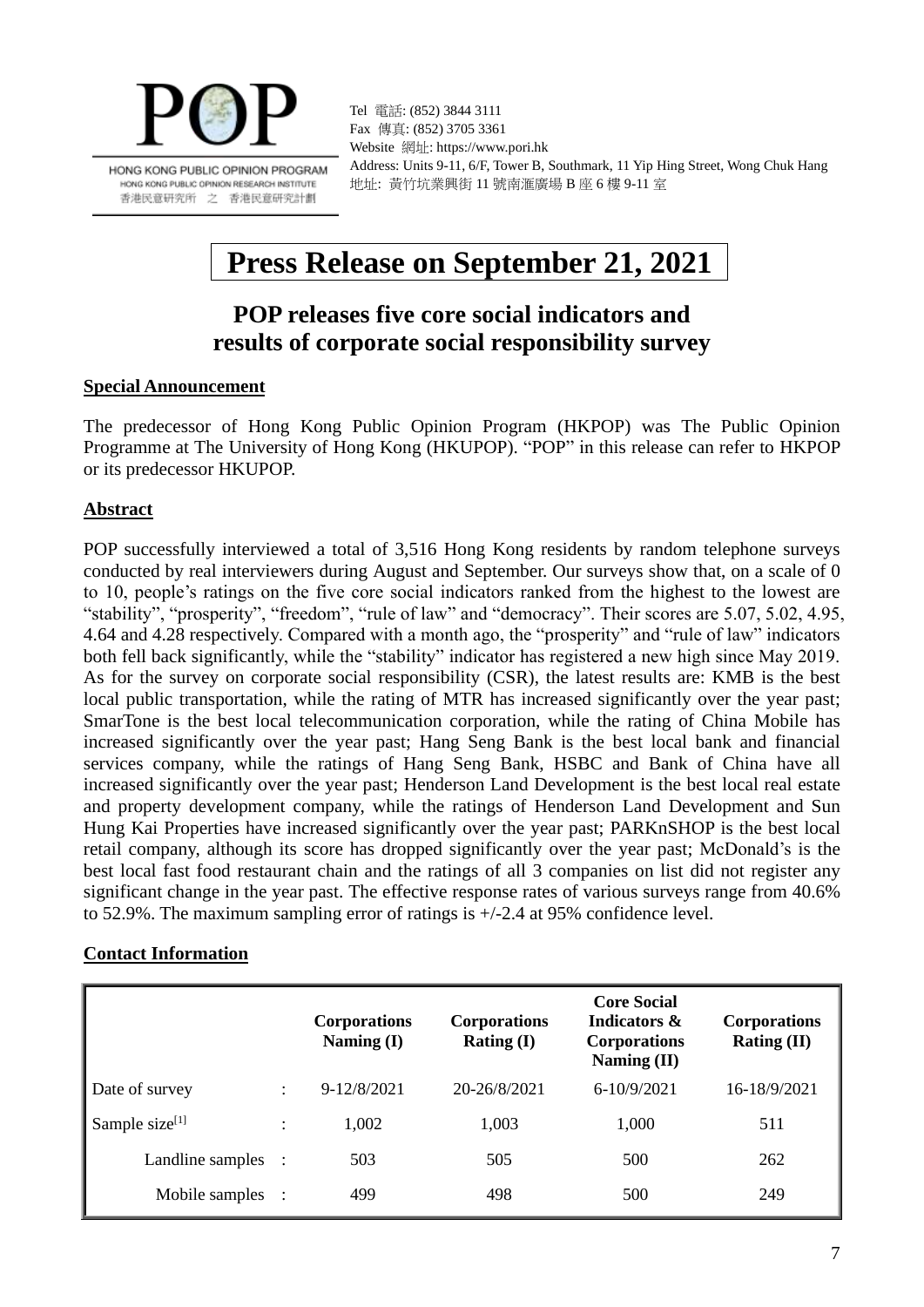| Effective response rate <sup>[2]</sup> : |               | 49.4%                                                                                                                                                                                                                                                                                                                                                                                      | 52.9% | 44.2% | 40.6% |
|------------------------------------------|---------------|--------------------------------------------------------------------------------------------------------------------------------------------------------------------------------------------------------------------------------------------------------------------------------------------------------------------------------------------------------------------------------------------|-------|-------|-------|
| Survey method                            |               | Random telephone survey conducted by real interviewers                                                                                                                                                                                                                                                                                                                                     |       |       |       |
| Target population                        |               | Cantonese-speaking Hong Kong residents aged 18 or above                                                                                                                                                                                                                                                                                                                                    |       |       |       |
| Sampling error $^{[3]}$                  |               | Sampling error of ratings not more than $+/-2.4$ at 95% conf. level                                                                                                                                                                                                                                                                                                                        |       |       |       |
| Weighting method                         | $\mathcal{L}$ | Rim-weighted according to figures provided by the Census and Statistics<br>Department. The gender-age distribution of the Hong Kong population came<br>from "Mid-year population for 2020", while the educational attainment<br>(highest level attended) distribution and economic activity status distribution<br>came from "Women and Men in Hong Kong - Key Statistics (2020 Edition)". |       |       |       |

[1] This figure is the total sample size of the survey. Some questions may only involve a subsample, the size of which can be found in the tables below.

[2] In July 2018, POP revised the calculation of effective response rate. Thus, the response rates before and after the change cannot be directly compared.

[3] All error figures in this release are calculated at 95% confidence level. "95% confidence level" means that if we were to repeat a certain survey 100 times with different random samples, we would expect 95 times having the population parameter within the respective error margins calculated. Because of sampling errors, when quoting percentages, journalists should refrain from reporting decimal places, whereas one decimal place can be used when quoting rating figures.

### **Core Social Indicators**

| Date of survey                  | $3 - 7/5/2021$ | $7 - 10/6/21$ | 30/6-8/7/21 | $9 - 12/8/21$ | $6 - 10/9/21$                 | <b>Latest</b><br><b>change</b> |
|---------------------------------|----------------|---------------|-------------|---------------|-------------------------------|--------------------------------|
| Sample size                     | 605-610        | 602-607       | 595-606     | 635-666       | 593-605                       |                                |
| Response rate                   | 55.5%          | 55.1%         | 46.4%       | 49.4%         | 44.2%                         | $\qquad \qquad -$              |
| Latest findings                 | Finding        | Finding       | Finding     | Finding       | <b>Finding &amp;</b><br>error | --                             |
| Degree of stability             | $4.42^{[4]}$   | $4.80^{[4]}$  | 4.76        | 4.99          | $5.07 + (-0.24)$              | $+0.08$                        |
| Degree of prosperity            | $4.41^{[4]}$   | $4.83^{[4]}$  | 4.94        | $5.52^{[4]}$  | $5.02 + (-0.19)$              | $-0.50^{[4]}$                  |
| Degree of freedom               | 4.56           | 4.77          | 4.56        | $5.11^{[4]}$  | $4.95 + (-0.26)$              | $-0.16$                        |
| Compliance with the rule of law | $4.01^{[4]}$   | $4.39^{[4]}$  | 4.48        | $5.06^{[4]}$  | $4.64 + (-0.26)$              | $-0.42^{[4]}$                  |
| Degree of democracy             | 3.56           | 3.82          | 4.04        | 4.02          | $4.28 + (-0.26)$              | $+0.26$                        |

Herewith the latest figures of the five core social indicators:

[4] The difference between the figure and the result from the previous survey has gone beyond the sampling error at 95% confidence level, meaning that the change is statistically significant prima facie. However, whether the difference is statistically significant is not the same as whether they are practically useful or meaningful, and different weighting methods could have been applied in different surveys.

On a scale of 0 to 10, people's ratings on the five core social indicators ranked from the highest to the lowest are "stability", "prosperity", "freedom", "rule of law" and "democracy". Their scores are 5.07, 5.02, 4.95, 4.64 and 4.28 respectively. Compared with a month ago, the "prosperity" and "rule of law" indicators both receded significantly, while the "stability" indicator has registered a new high since May 2019.

### **Survey on Corporate Social Responsibility**

The survey series on Corporate Social Responsibility (CSR) aims to gauge the public image of different commercial organizations in order to encourage them to become ethical companies and select the best corporations. There are a total of six modules under this survey series, namely, 1) Public Transportation, 2) Telecommunication, 3) Banks and Financial Services, 4) Real Estate and Property Development, 5) Retail, and 6) Fast Food Restaurant.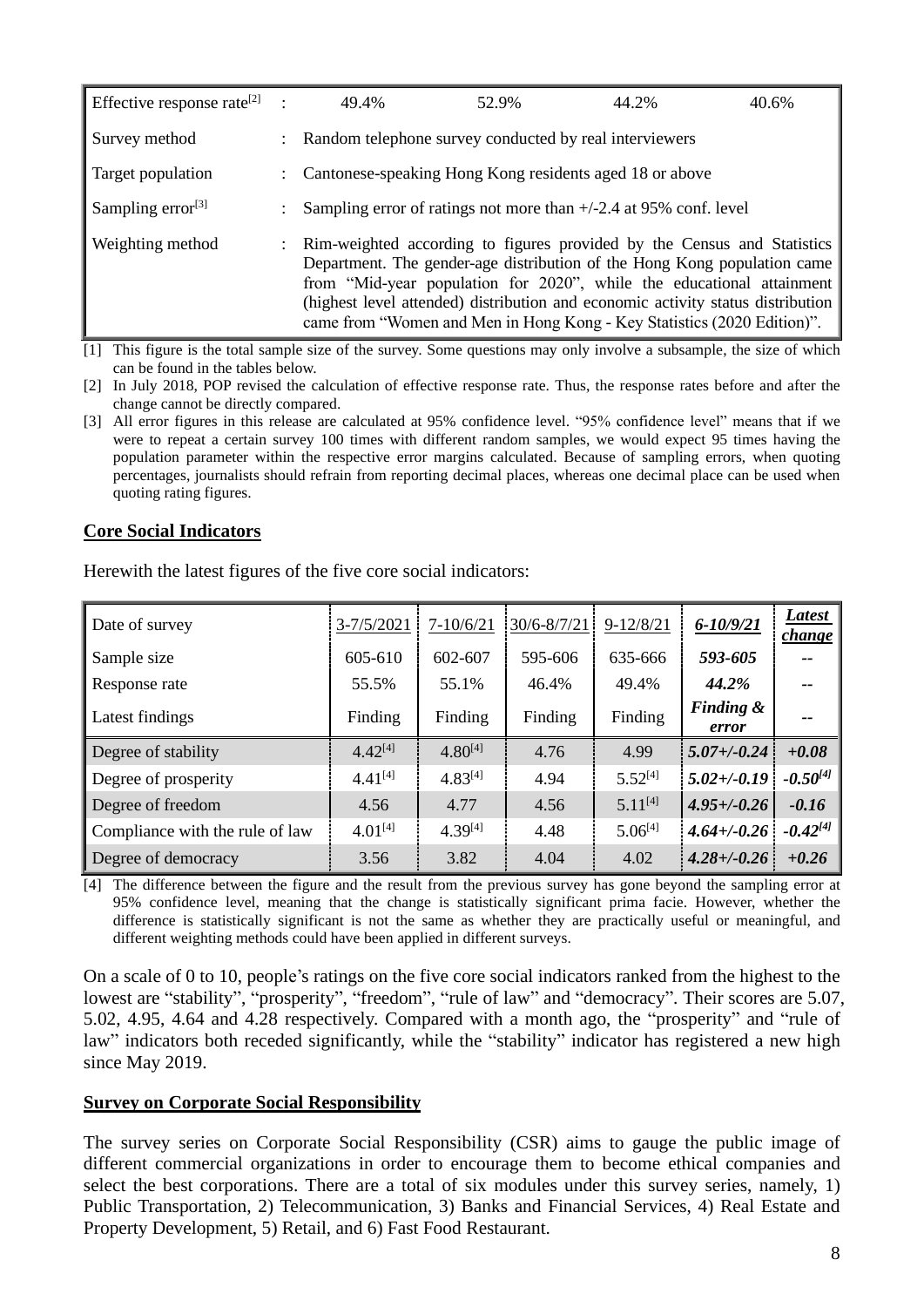The surveys were conducted in two stages. In the first stage naming survey, respondents were requested to nominate, unprompted, at most five relevant corporations that they were most familiar with. The three most frequently cited names would enter the next stage. During the second stage rating survey, respondents would be asked to rate the CSR performance for each of the shortlisted corporations using a 0-100 scale, in which 0 indicates extremely poor performance, 100 indicates extremely good performance, and 50 means half-half.

### **Public Transportation**

In the naming survey, the public transportations mentioned most frequently were KMB, MTR and Citybus. The latest ratings of these corporations are summarized as follows:

| Date of survey  | $\frac{4/1}{18}$ | $20 - 23/7/18$ | $5 - 6/8/19$ | $9-13/11/20$ | 20-26/8/21                    | Latest<br><u>change</u> |
|-----------------|------------------|----------------|--------------|--------------|-------------------------------|-------------------------|
| Sample size     | 500              | 500            | 509          | 528          | 637                           | $- -$                   |
| Response rate   | 58.5%            | 50.8%          | 66.6%        | 63.9%        | 52.9%                         | $- -$                   |
| Latest findings | Finding          | Finding        | Finding      | Finding      | <b>Finding &amp;</b><br>error | $- -$                   |
| <b>KMB</b>      | 63.8             | $59.7^{[5]}$   | $64.3^{[5]}$ | $61.6^{[5]}$ | $59.9 + (-1.4)$               | $-1.6$                  |
| Citybus         | $60.0^{[5]}$     | 59.5           | $62.9^{[5]}$ | $57.8^{[5]}$ | $57.3 + (-1.4)$               | $-0.6$                  |
| <b>MTR</b>      | $60.1^{[5]}$     | $56.2^{[5]}$   | $47.3^{[5]}$ | 46.5         | $54.4 + (-1.9)$               | $+8.0^{[5]}$            |

[5] The difference between the figure and the result from the previous survey has gone beyond the sampling error at 95% confidence level, meaning that the change is statistically significant prima facie. However, whether the difference is statistically significant is not the same as whether they are practically useful or meaningful, and different weighting methods could have been applied in different surveys.

Our latest survey showed that KMB was considered as having the best CSR reputation among local public transportations which scored 59.9 marks, while Citybus and MTR scored 57.3 and 54.4 marks respectively. The rating of MTR has increased significantly compared with last year.

### **Telecommunication Corporations**

In the naming survey, the telecommunication corporations mentioned most frequently were China Mobile, Hutchison Telecom and SmarTone. The latest ratings of these corporations are summarized as follows:

| Date of survey          | $5 - 6/2/18$ | $5 - 6/9/18$ /<br>18-20/9/18 | $5 - 6/8/19$ | $9-13/11/20$ | 20-26/8/21         | Latest<br>change |
|-------------------------|--------------|------------------------------|--------------|--------------|--------------------|------------------|
| Sample size             | 505          | 511/1,002                    | 509          | 543          | 612                | $- -$            |
| Response rate           | 61.2%        | 51.3% / 55.6%                | 66.6%        | 63.9%        | 52.9%              | --               |
| Latest findings         | Finding      | Finding                      | Finding      | Finding      | Finding &<br>error | --               |
| <b>SmarTone</b>         | 51.1         | $54.2^{[6]}$                 | 56.1         | 53.3[6]      | $54.9 + (-1.7)$    | $+1.6$           |
| Hutchison Telecom ("3") | $45.6^{[6]}$ | --                           | 52.3         | 50.4         | $53.1 + (-1.8)$    | $+2.7$           |
| China Mobile            | $- -$        | 47.6                         | 48.0         | 44.4         | $51.5 + (-2.2)$    | $+7.1^{6}$       |
| <b>PCCW</b>             | $51.7^{[6]}$ | $54.5^{[6][7]}$              |              |              |                    | --               |

[6] The difference between the figure and the result from the previous survey has gone beyond the sampling error at 95% confidence level, meaning that the change is statistically significant prima facie. However, whether the difference is statistically significant is not the same as whether they are practically useful or meaningful, and different weighting methods could have been applied in different surveys.

[7] The difference between the figure and the result from the previous survey has gone beyond the sampling error at 95% confidence level because of a change in the weighting method. If the previous weighting method was used, the difference would not have gone beyond the sampling error.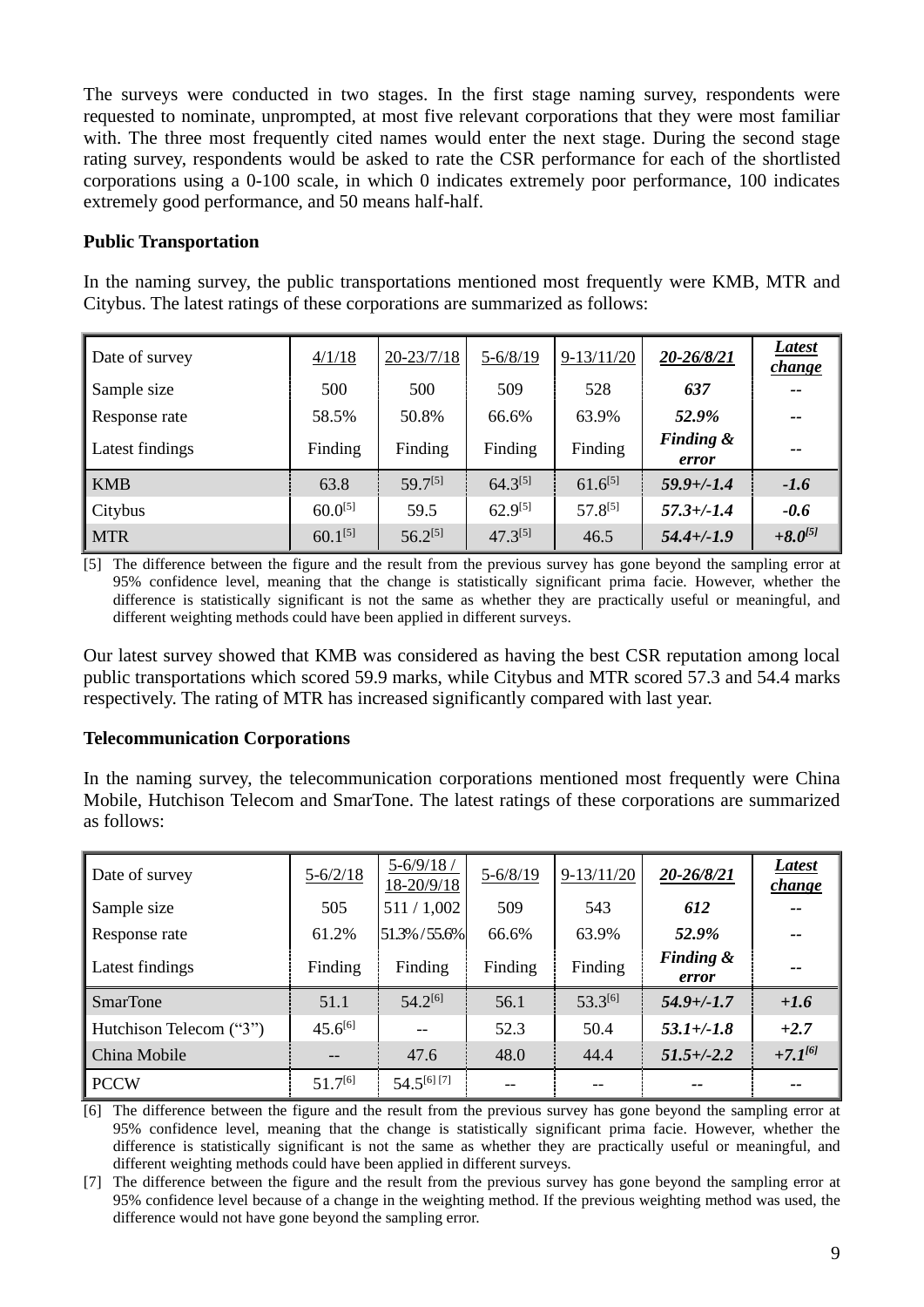Our latest survey showed that SmarTone was considered as having the best CSR reputation among local telecommunication corporations which scored 54.9 marks, while Hutchison Telecom and China Mobile scored 53.1 and 51.5 marks respectively. The rating of China Mobile has increased significantly compared with last year.

### **Banks and Financial Services Companies**

In the naming survey, the banks and financial services companies mentioned most frequently were HSBC, Bank of China and Hang Seng Bank. The latest ratings of these corporations are summarized as follows:

| Date of survey       | $5 - 6/3/18$ | 15-19/11/18 | 19-20/8/19   | $9-13/11/20$ | 20-26/8/21                    | Latest<br><i>change</i> |
|----------------------|--------------|-------------|--------------|--------------|-------------------------------|-------------------------|
| Sample size          | 501          | 545         | 513          | 581          | 597                           | $- -$                   |
| Response rate        | 57.7%        | 67.9%       | 69.8%        | 63.9%        | 52.9%                         | $- -$                   |
| Latest findings      | Finding      | Finding     | Finding      | Finding      | <b>Finding &amp;</b><br>error | $- -$                   |
| Hang Seng Bank       | 62.8         | 64.5        | 63.1         | $56.5^{[8]}$ | $59.6 +/-1.8$                 | $+3.1^{8}$              |
| <b>HSBC</b>          | 60.6         | 62.9        | 58.9[8]      | $46.3^{[8]}$ | $52.9 + (-2.0)$               | $+6.6^{[8]}$            |
| <b>Bank of China</b> | 57.4         | 59.3        | $48.1^{[8]}$ | 45.4         | $52.3 + (-2.2)$               | $+6.9^{[8]}$            |

[8] The difference between the figure and the result from the previous survey has gone beyond the sampling error at 95% confidence level, meaning that the change is statistically significant prima facie. However, whether the difference is statistically significant is not the same as whether they are practically useful or meaningful, and different weighting methods could have been applied in different surveys.

Our latest survey showed that Hang Seng Bank was considered as having the best CSR reputation among local banks and financial services companies which scored 59.6 marks, while HSBC and Bank of China scored 52.9 and 52.3 marks respectively. The ratings of all three banks have increased significantly compared with last year.

### **Real Estate and Property Development Companies**

In the naming survey, the real estate and property development companies mentioned most frequently were Sun Hung Kai Properties, CK Asset and Henderson Land Development. The latest ratings of these corporations are summarized as follows:

| Date of survey                    | 18-19/4/18   | $21 - 24/1/19$ | 19-20/8/19   | $9-13/11/20$ | 16-18/9/21         | Latest<br>change |
|-----------------------------------|--------------|----------------|--------------|--------------|--------------------|------------------|
| Sample size                       | 503          | 519            | 513          | 564          | 511                | --               |
| Response rate                     | 56.7%        | 59.0%          | 69.8%        | 63.9%        | 40.6%              | --               |
| Latest findings                   | Finding      | Finding        | Finding      | Finding      | Finding &<br>error | --               |
| <b>Henderson Land Development</b> | 50.7         | 48.8           | 49.2         | 48.1         | $53.4 + (-2.3)$    | $+5.3^{[9]}$     |
| <b>CK</b> Asset                   | 50.3         | 47.9           | $51.2^{[9]}$ | 53.5         | $52.9 + (-2.4)$    | $-0.7$           |
| Sun Hung Kai Properties           | $48.4^{[9]}$ | 49.6           | 47.6         | 45.1         | $51.5 + (-2.3)$    | $+6.4^{[9]}$     |

[9] The difference between the figure and the result from the previous survey has gone beyond the sampling error at 95% confidence level, meaning that the change is statistically significant prima facie. However, whether the difference is statistically significant is not the same as whether they are practically useful or meaningful, and different weighting methods could have been applied in different surveys.

Our latest survey showed that Henderson Land Development was considered as having the best CSR reputation among local real estate and property development companies which scored 53.4 marks, while CK Asset and Sun Hung Kai Properties scored 52.9 and 51.5 marks respectively. The ratings of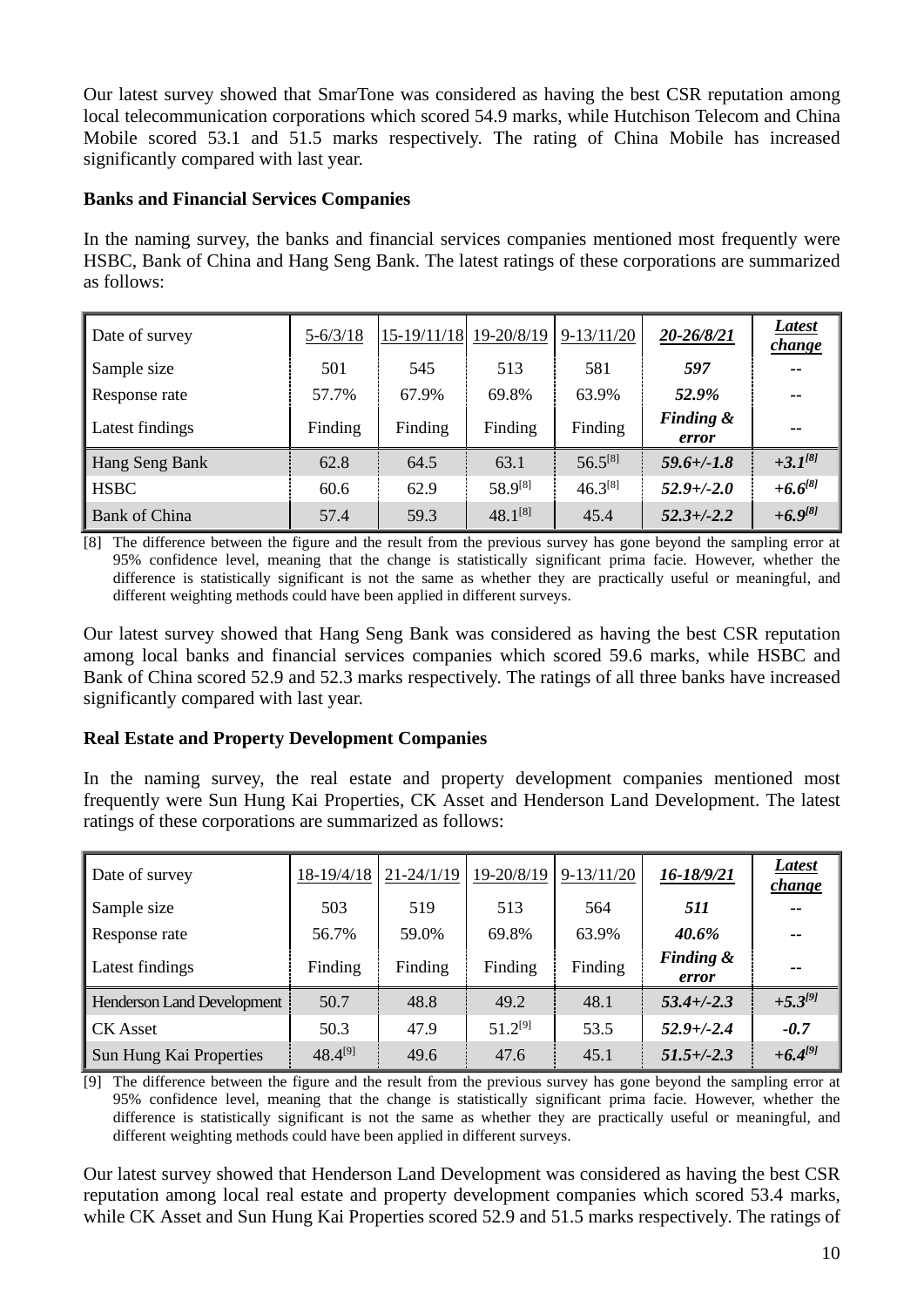Henderson Land Development and Sun Hung Kai Properties have increased significantly compared with last year.

### **Retail Companies**

In the naming survey, the retail companies mentioned most frequently were PARKnSHOP, Wellcome and 7-Eleven. The latest ratings of these corporations are summarized as follows:

| Date of survey   | $8-9/5/18$ | 14-19/3/19 | 19-20/8/19 | $9-13/11/20$  | 16-18/9/21                    | Latest<br><i>change</i> |
|------------------|------------|------------|------------|---------------|-------------------------------|-------------------------|
| Sample size      | 511        | 565        | 513        | 524           | 511                           | $- -$                   |
| Response rate    | 60.7%      | 73.1%      | 69.8%      | 63.9%         | 40.6%                         | $- -$                   |
| Latest findings  | Finding    | Finding    | Finding    | Finding       | <b>Finding &amp;</b><br>error | --                      |
| <b>PARKnSHOP</b> | 55.8       | 53.8       | 54.7       | 57.1          | $52.4 + (-2.2)$               | $-4.7^{[10]}$           |
| Wellcome         | 57.0       | 55.7       | 56.9       | $53.0^{[10]}$ | $51.7 + (-2.1)$               | $-1.4$                  |
| 7-Eleven         | 57.7       | 55.9       | 57.8       | $52.4^{[10]}$ | $50.5 + (-2.0)$               | $-1.9$                  |

[10] The difference between the figure and the result from the previous survey has gone beyond the sampling error at 95% confidence level, meaning that the change is statistically significant prima facie. However, whether the difference is statistically significant is not the same as whether they are practically useful or meaningful, and different weighting methods could have been applied in different surveys.

Our latest survey showed that PARKnSHOP was considered as having the best CSR reputation among local retail companies which scored 52.4 marks, although its score has dropped significantly compared with last year. Meanwhile, Wellcome and 7-Eleven scored 51.7 and 50.5 marks respectively.

### **Fast Food Restaurant Chains**

In the naming survey, the fast food restaurant chains mentioned most frequently were Café de Coral, Fairwood and McDonald's. The latest ratings of these corporations are summarized as follows:

| Date of survey  | $6 - 7/6/18$  | $20 - 23/5/19$ | 19-20/8/19 | $9-13/11/20$  | 16-18/9/21         | Latest<br><i>change</i> |
|-----------------|---------------|----------------|------------|---------------|--------------------|-------------------------|
| Sample size     | 502           | 687            | 513        | 527           | 511                | $- -$                   |
| Response rate   | 56.0%         | 61.9%          | 69.8%      | 63.9%         | 40.6%              | $- -$                   |
| Latest findings | Finding       | Finding        | Finding    | Finding       | Finding &<br>error | --                      |
| McDonald's      | $58.2^{[11]}$ | 56.8           | 56.8       | $52.8^{[11]}$ | $52.4 + (-2.1)$    | $-0.4$                  |
| Fairwood        | 57.1          | 55.9           | 56.4       | 54.8          | $52.3 + (-1.8)$    | $-2.4$                  |
| Café de Coral   | $57.3^{[11]}$ | $55.1^{[11]}$  | 55.6       | $50.8^{[11]}$ | $50.0 + (-2.1)$    | $-0.8$                  |

[11] The difference between the figure and the result from the previous survey has gone beyond the sampling error at 95% confidence level, meaning that the change is statistically significant prima facie. However, whether the difference is statistically significant is not the same as whether they are practically useful or meaningful, and different weighting methods could have been applied in different surveys.

Our latest survey showed that McDonald's was considered as having the best CSR reputation among local fast food restaurant chains which scored 52.4 marks, while Fairwood and Café de Coral scored 52.3 and 50.0 marks respectively.